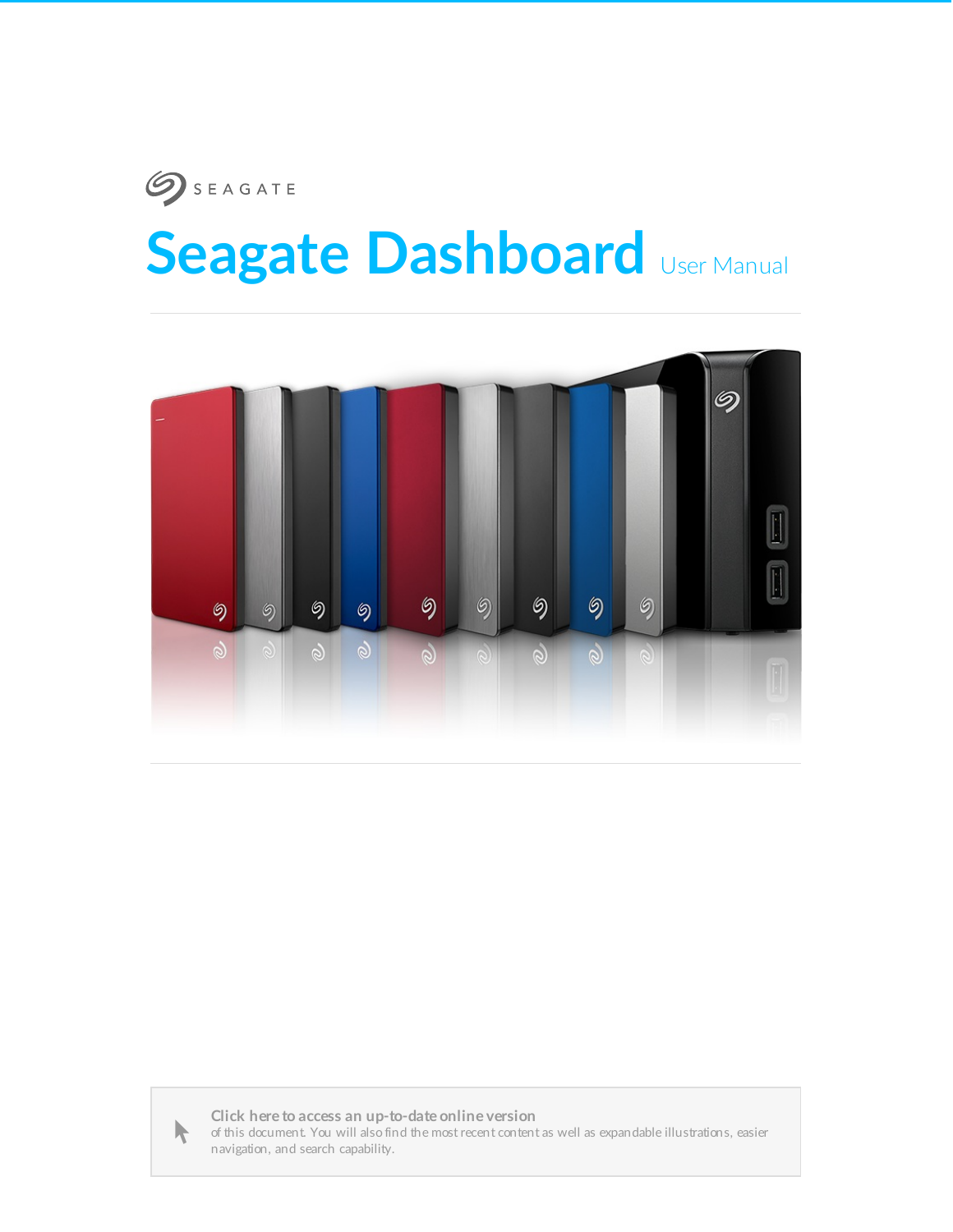### Contents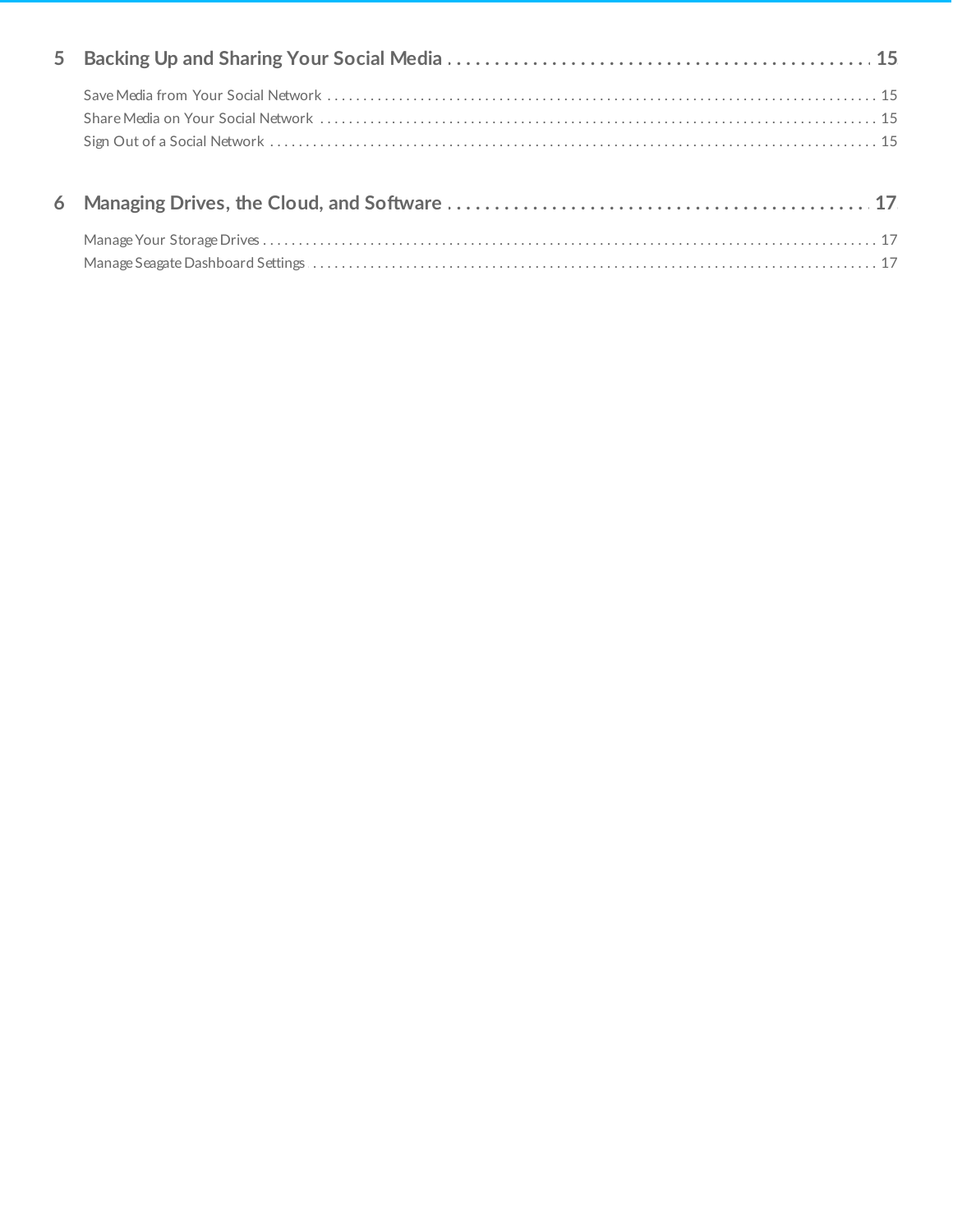# <span id="page-3-0"></span>Introducing Seagate Dashboard

Seagate Dashboard is a powerful, easy-to-use utility for backing up your content and sharing and saving media on your social networks.

# <span id="page-3-1"></span>**Seagate Dashboard Features**

- **Data backup (Windows only):** Protect your data continuously or on a schedule by backing it up to a Dashboard-enhanced storage drive.
- **Cloud backup:** Protect your data continuously or on a schedule by backing it up to a cloud service.
- **Media backup:** Copy your media files to your Personal Cloud storage drive using Smart Copy. Optionally generate video thumbnails.
- **Mobile backup:** Use Seagate Dashboard on your computer in tandem with the Seagate Mobile Backup app on your mobile device to back up your mobile content.
- **Media sharing:** Upload your pictures and videos from your computer to popular social networking services, such as Facebook, Flickr, and YouTube.
- **Media saving:** Download photos and videos from your social networking services to your storage drive.

Your storage drive might not support all features. For more information, visit Seagate [Support](http://www.seagate.com/support).

# <span id="page-3-2"></span>**System Requirements**

Seagate Dashboard runs on Windows and Mac computers that meet the following requirements.

### <span id="page-3-3"></span>**Windows Requirements**

- 2 GHz AMD<sup>®</sup> or Intel® processor
- Windows<sup>®</sup> 7 or higher
- 1 GB RAM

### <span id="page-3-4"></span>**Mac Requirements**

 $macOS^{\circledR}$  10.9 or higher

### <span id="page-3-5"></span>**Supported Browsers**

- Internet Explorer® 10.0 and later on supported Windows computers
- Microsoft Edge® on supported Windows computers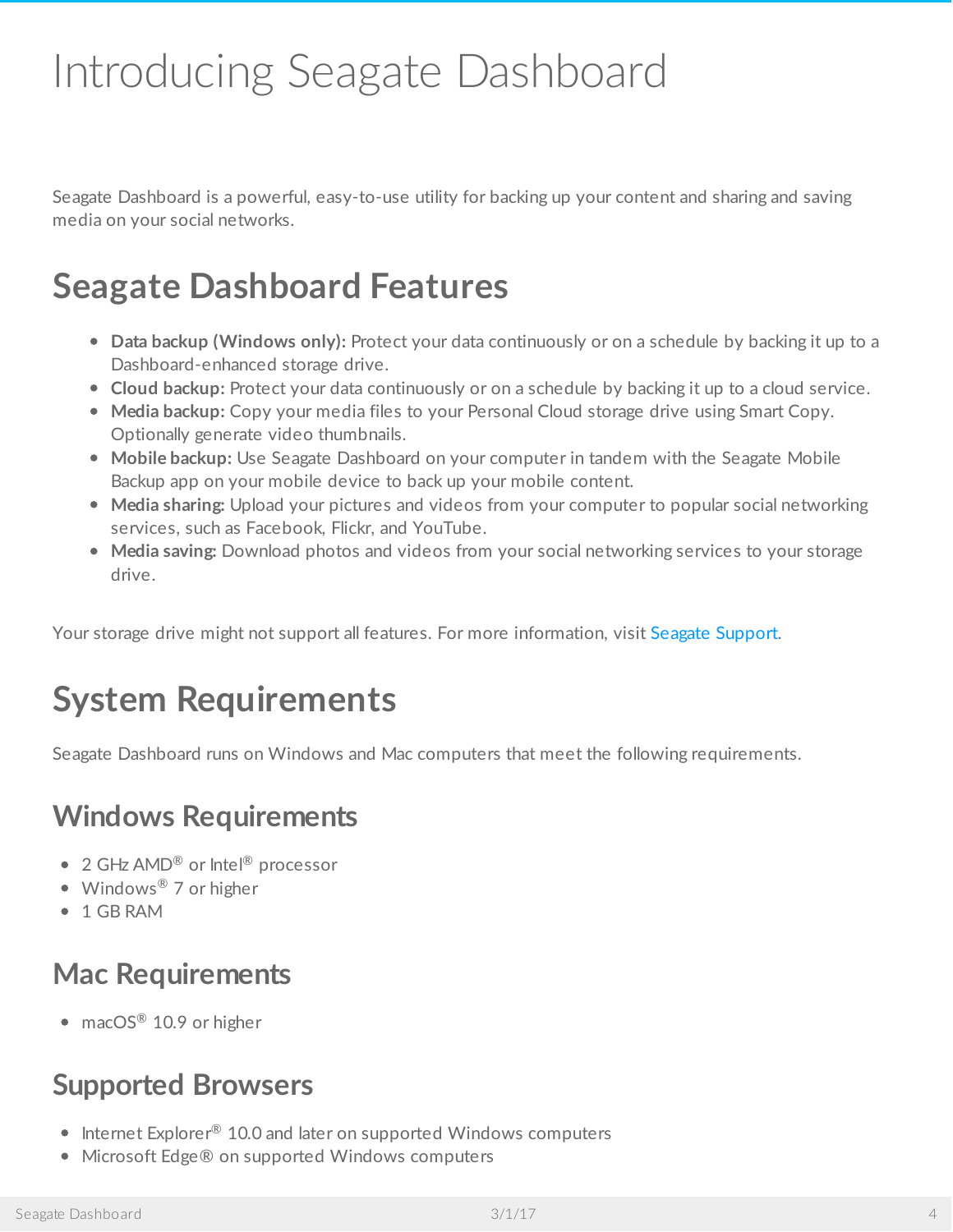- Safari® 6.0 and later on supported Windows and Mac computers
- Firefox® 29 and later on supported Windows and Mac computers
- Google Chrome® 31 and later on supported Windows and Mac computers

## <span id="page-4-0"></span>**Download Seagate Dashboard**

You can download and install Seagate [Dashboard](http://www.seagate.com/support/software/dashboard/) by visiting Seagate Dashboard Support.

# <span id="page-4-1"></span>**Open Seagate Dashboard on Windows**

Do one of the following:

- Double-click the Seagate Dashboard icon on your desktop.
- Right-click the Seagate Dashboard icon in the system tray, and select **Open Seagate Dashboard** from the menu.
- From the list of programs on the Start menu, click **Seagate Dashboard**.

## <span id="page-4-2"></span>**Open Seagate Dashboard on a Mac**

In your Applications folder, double-click **Seagate Dashboard** app. For easy access, add the Seagate Dashboard icon to your Dock.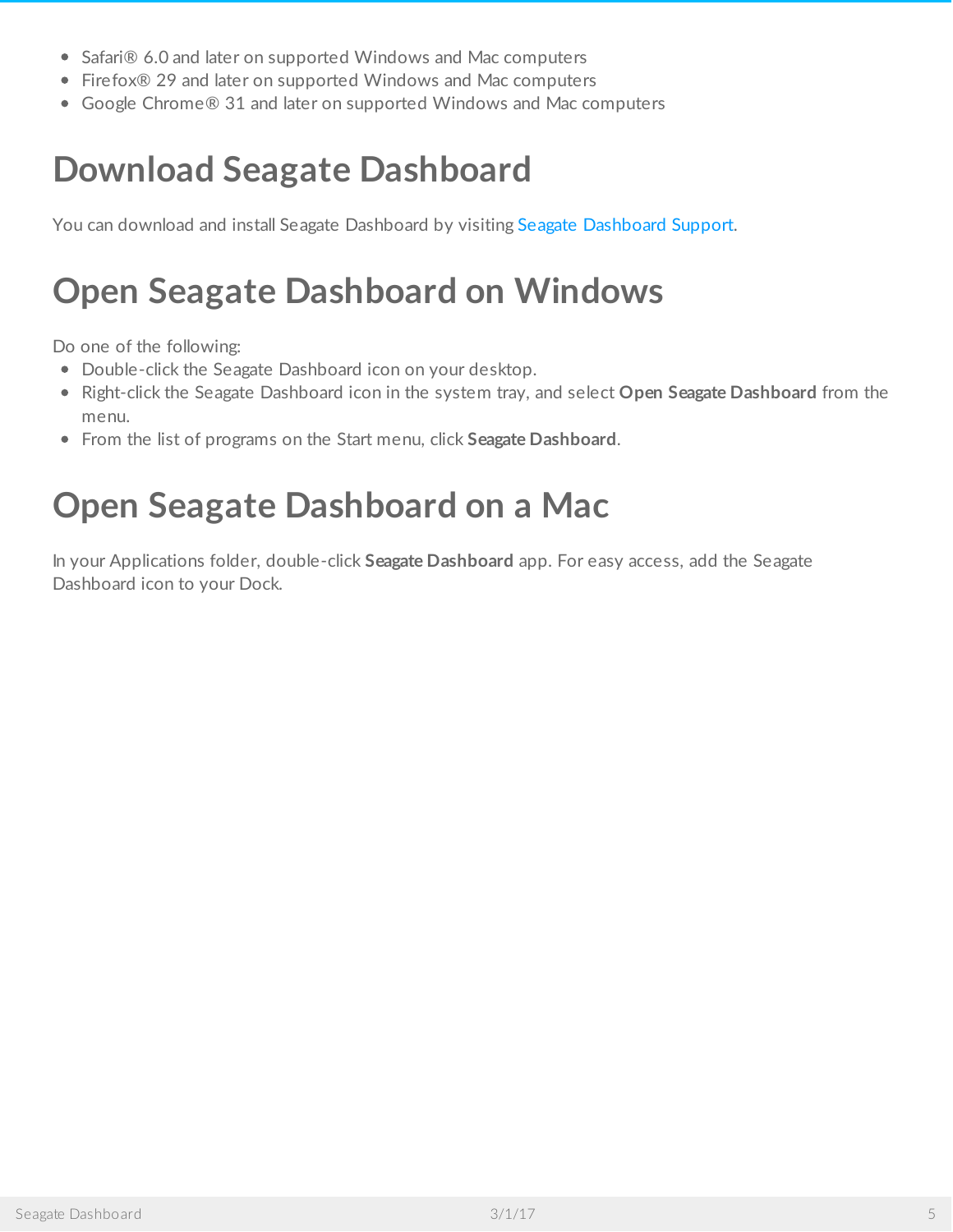# <span id="page-5-4"></span><span id="page-5-0"></span>Backing Up Your Files to Seagate Storage

You can protect your important files by backing them up from your computer to your Dashboard-enhanced storage drive with a single click. You can also customize a plan to back up selected files to your storage drive and to the [cloud](#page-5-4).

A drive backup plan lets you save multiple versions of files so that you can restore the version you need. A cloud backup plan adds another level of protection when used in conjunction with your drive by keeping the latest copy of your files. Saving to the cloud also lets you retrieve files while away from home.

The backup feature is available on the Windows version of Seagate Dashboard. For Mac users, Seagate recommends that you use Apple Time Machine to back up your system files. Cloud storage works only with specific storage drives. To learn which features your drive supports, visit Seagate [Dashboard](http://www.seagate.com/support/software/dashboard/) Support.

# <span id="page-5-1"></span>**Back Up Windows Content to Your Storage Drive**

You can back up all your personal files from Windows to your Seagate storage drive with a few clicks or you can back up specific files by creating a customized plan. Your personal files include all non-system files on Windows.

### <span id="page-5-2"></span>**Back up all of your files with a few clicks**

This backup method is available if you have not created a custom plan. If you have created a custom plan, you can create a plan that backs up all of your personal files by following the steps in Back up [selected](#page-5-4) files and accepting the default settings.

- 1. On the Home page, click **PC backup**.
- 2. On the PC Backup page, click **Protect Now**. You do not see **Protect Now** if you have already created a backup plan.

Seagate Dashboard begins backing up all your personal files and backs up files as soon as they change or are added to Windows.

#### <span id="page-5-3"></span>**Back up selected files**

- 1. On the Home page, click **PC backup**.
- 2. On the PC Backup page, click **New Backup Plan**.
- 3. Select personal folders to copy from the Personal folders tab or select specific folders and files from the Specific folder tab, and then click **Continue**.
- 4. Select a storage drive, and then click **Continue**. If you are backing up to a network attached storage drive, you can back up to the Public folder or sign in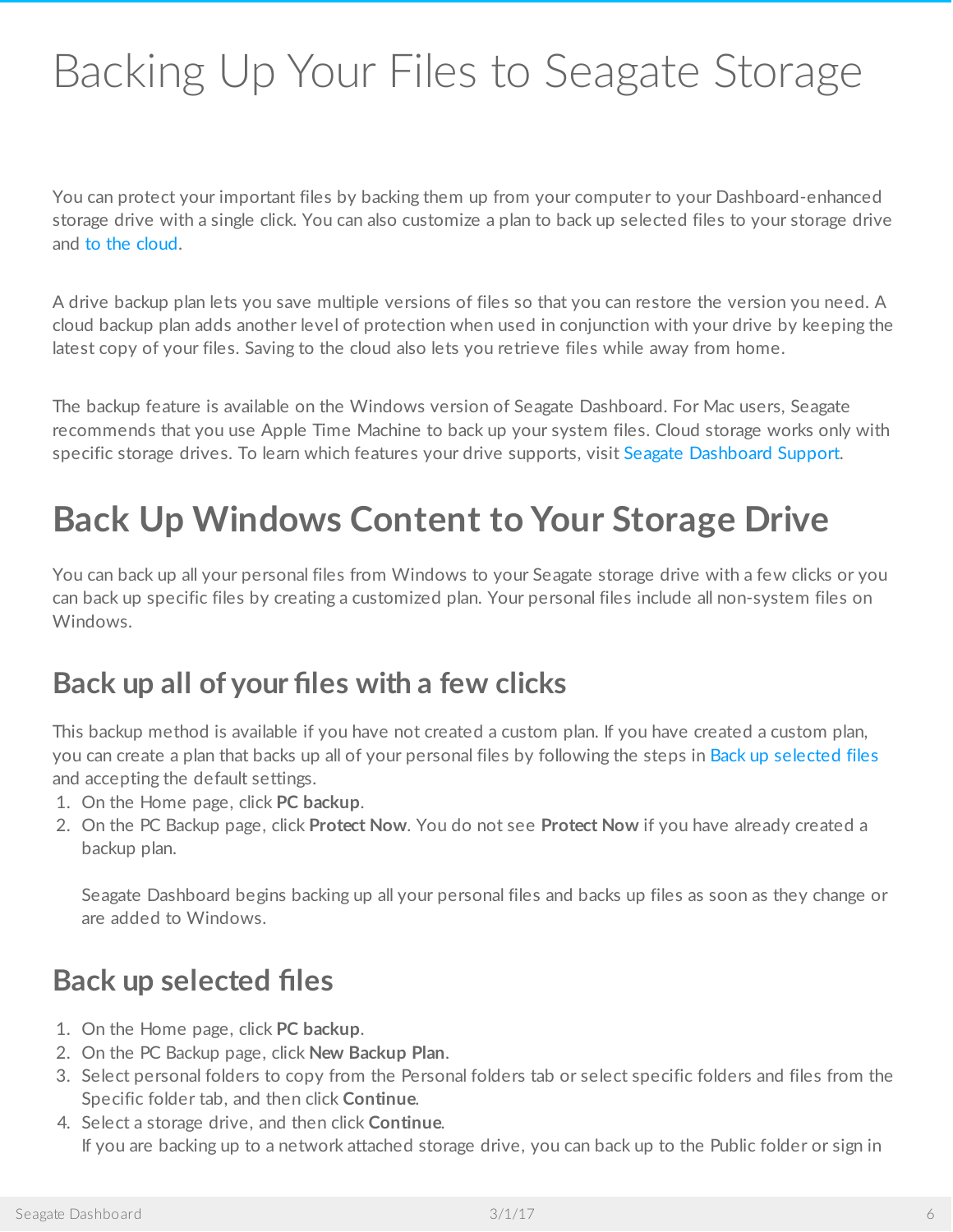and back up to your private folder.

5. Select a frequency, and then click **Start backup**. A continuous backup plan saves a file every time you change the file. While this option gives you the most options to restore specific data, it can use more system resources.

Seagate Dashboard begins backing up your selected folders and files and runs at the scheduled time.

For a backup plan to run continuously or at the scheduled time, your PC must be on, the Seagate Dashboard must be running, and your storage drive must be connected to your computer or network and detected by the Dashboard.

# <span id="page-6-0"></span>**Change a Backup Plan**

You can change what to back up, the destination, and the schedule of your plan.

- 1. On the Home page, click **PC backup**.
- 2. On the PC Backup page, click  $\bullet$  to the right of the plan you want to change.
- 3. Select personal folders to copy from the Personal folders tab or select specific folders and files from the Specific folder tab, and then click **Continue**.
- 4. Select a storage drive, and then click **Continue**. If you are backing up to a network attached storage drive, you can back up to the Public folder or sign in and back up to your private folder.
- 5. Select a frequency, and then click **Start backup**.

Your changes are saved, and the Dashboard starts the backup plan.

# <span id="page-6-1"></span>**Manually Start a Backup Plan**

- 1. On the Home page, click **PC backup.**
- 2. On the PC Backup page, click  $\bullet$  to the right of the backup plan you want to start.

A green bar below the plan name indicates the backup progress.

- 3. To pause the backup, click  $\|\cdot\|$
- 4. To stop the backup, click  $\bullet$  and select **Stop Backup**.

# <span id="page-6-2"></span>**Stop a Backup**

You can pause or stop a backup on either the Home page or PC Backup page. The Home page indicates when a backup is in progress. You can click anywhere on the indicator (ex-cept the pause and stop icons) to open the PC Backup page.

- To pause a backup, click  $\mathbf{u}$  on the Home page, or click  $\mathbf{u}$  on the PC Backup page.
- To stop a backup, click **on** the Home page, or click **and select Stop Backup** on the PC Backup page.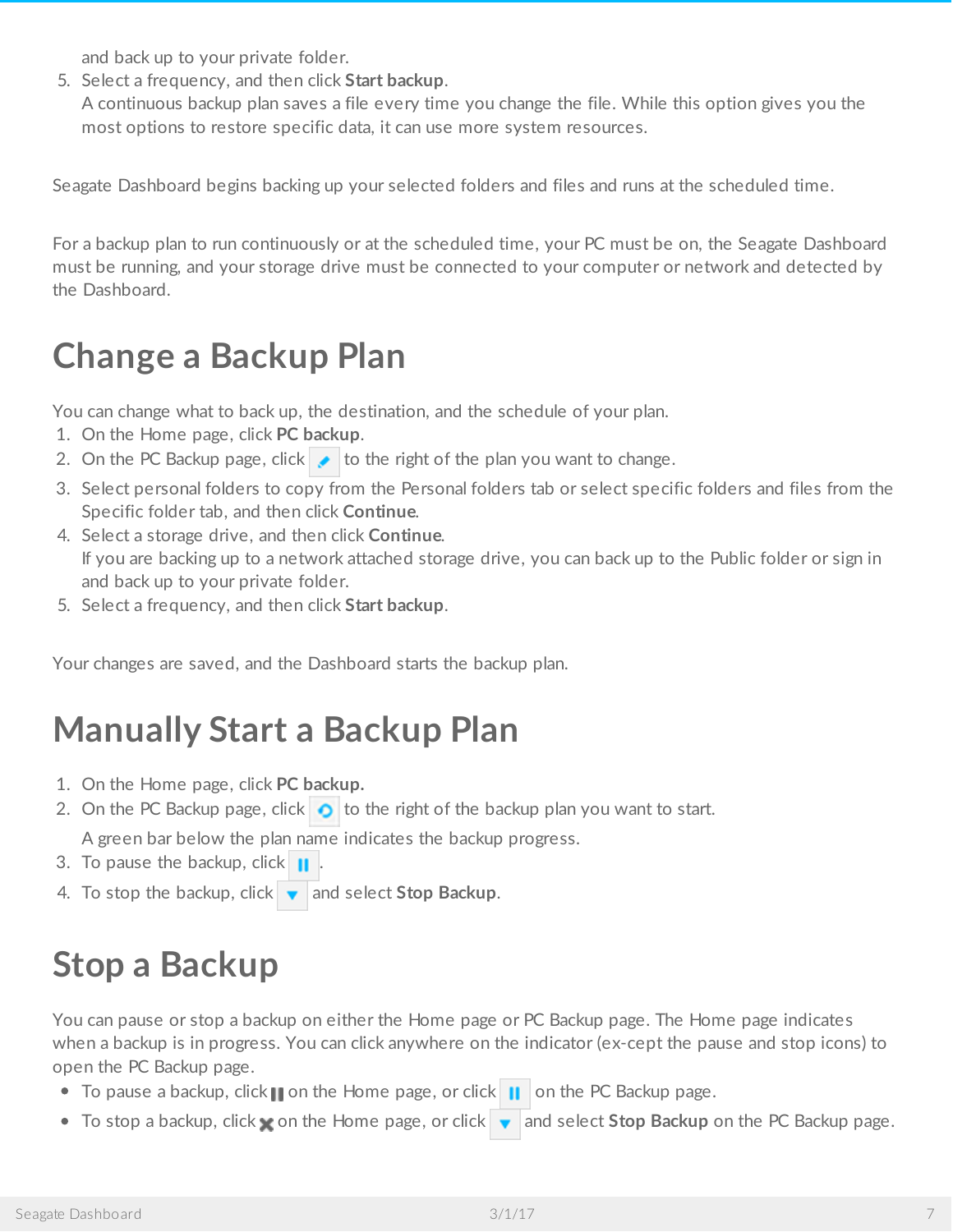### <span id="page-7-0"></span>**Restore Content**

You can retrieve files that you have backed up to your storage drive or the cloud service through a backup plan.



4. Indicate where to put the restored files, and then click

**Tip:** You can skip this step if you want the files restored to their original folder.

## <span id="page-7-1"></span>**Delete a Backup Plan**

- 1. On the Home page, click **PC backup**.
- 2. Click  $\bullet$  next to the plan you want to delete and select **Delete.**
- 3. If you want to delete the files backed up by this plan, select the box next to **Delete backed up files**.
- 4. Click **Delete**.

## <span id="page-7-2"></span>**Backing Up Your Files to the Cloud**

A cloud backup plan offers another layer of protection for your files and gives you access to your files when you are away from home.

Windows and Mac computers can target the cloud as a backup destination. Seagate recommends that you back up content to your Seagate storage drive using Seagate Dash-board (Windows) or Time Machine (Mac OS) as a primary backup, and target the cloud as a secondary backup.

**Important info:** A cloud backup differs from a computer backup in that it does not provide versions of backups. Each cloud backup replaces all data in the cloud.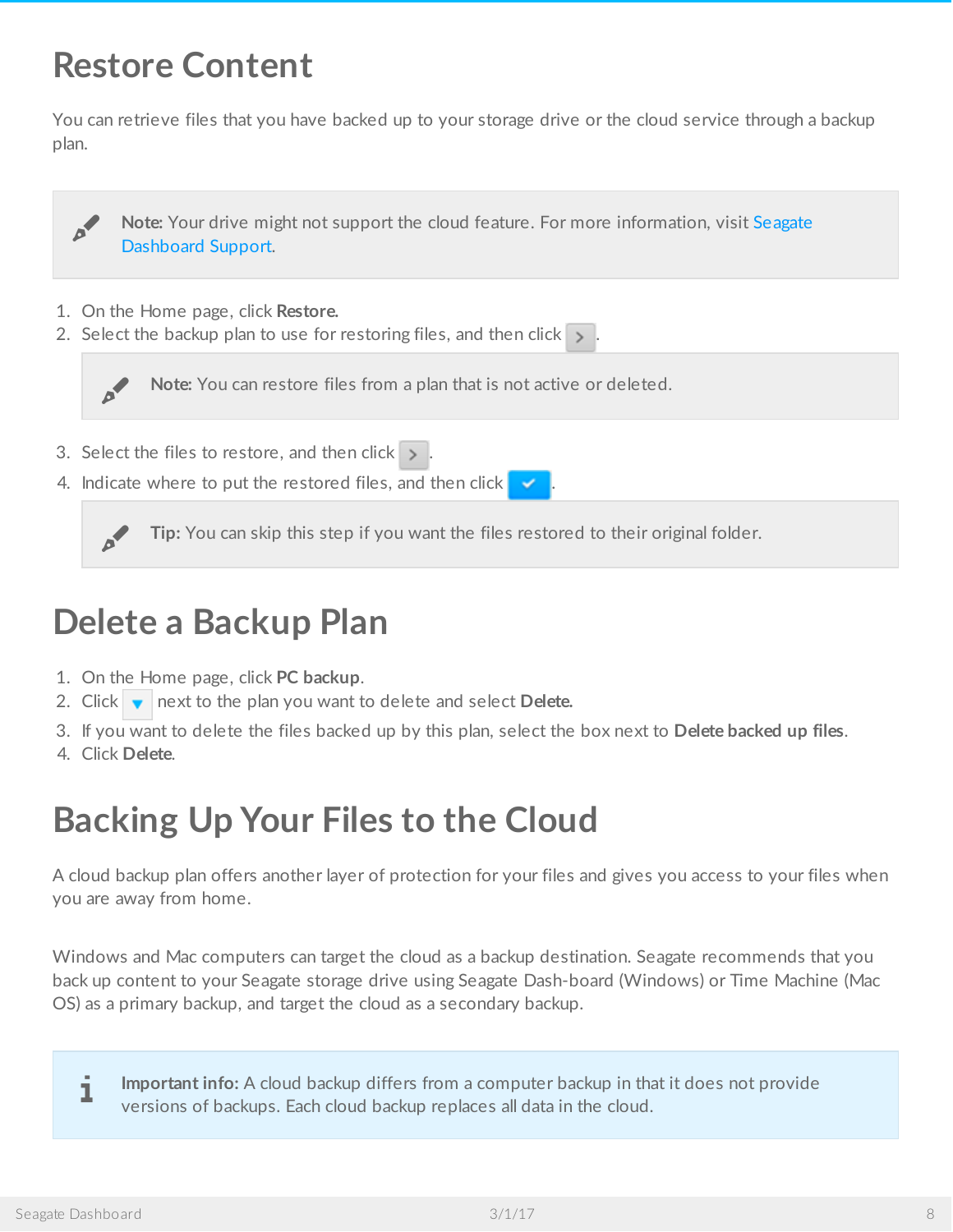# <span id="page-8-0"></span>**Backing Up Mac OS Files to the Cloud**

You can sign into an existing cloud service, add a new cloud service, or add cloud storage while you create a backup plan.

### <span id="page-8-1"></span>*Add a cloud service*

- 1. On the Home page, click **Add Cloud** in the Storage Devices panel.
- 2. Select a cloud service.
- 3. Sign in to your cloud service. Optionally, create a new account with a cloud service and then sign in.

#### <span id="page-8-2"></span>*Create a backup plan*

- 1. On the Home page, click **Back up to cloud**.
- 2. Select specific folders and files and then click **Continue**.
- 3. Select a cloud storage service, and then click **Continue**.



4. Select a frequency, and then click **Start backup**.

Seagate Dashboard begins backing up your selected folders and files and runs at the scheduled time.

# <span id="page-8-3"></span>**Backing Up Windows Files to the Cloud**

You can sign into an existing cloud service, add a new cloud service, or add cloud storage while you create a backup plan.

### <span id="page-8-4"></span>*Add a cloud service*

- 1. On the Home page, click **Add Cloud** in the Storage Devices panel.
- 2. Select a cloud service.
- 3. Sign in to your cloud service. Optionally, create a new account with a cloud service and then sign in.

#### <span id="page-8-5"></span>*Create a backup plan*

If you have an existing backup plan that is running, you must pause the plan to create a new plan.

- 1. On the Home page, click **PC Backup.**
- 2. Click **New Backup Plan** to create a custom backup plan.
- 3. Select personal folders to copy from the Personal folders tab or select specific folders and files from the Specific folder tab, and then click **Continue.**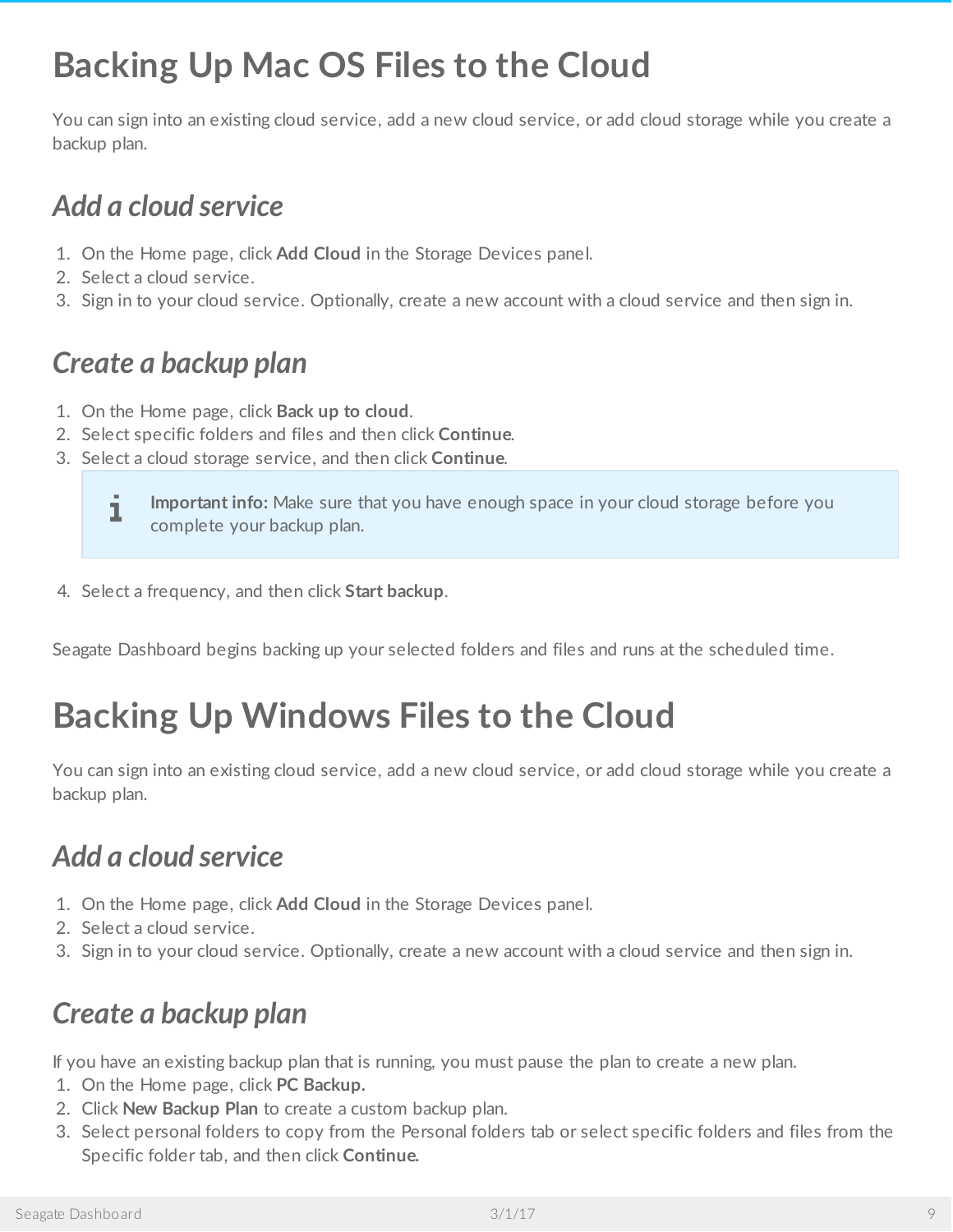4. Select a cloud storage service, and then click **Continue.**

**Important info:** Make sure that you have enough space in your cloud storage before you complete your backup plan.

5. Select a frequency, and then click **Start backup**.

Seagate Dashboard begins backing up your selected folders and files and runs at the scheduled time.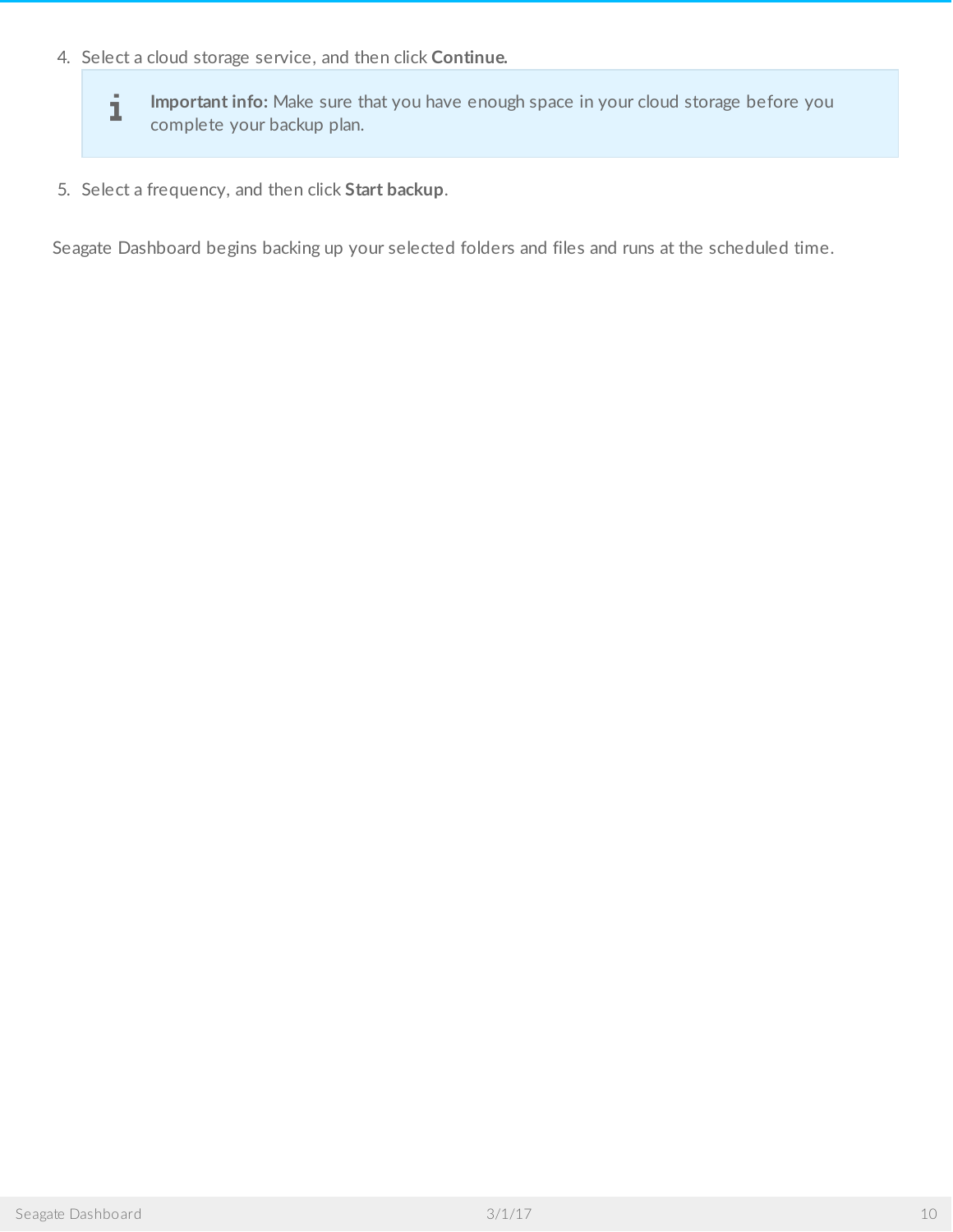# <span id="page-10-0"></span>Backing Up Your Mobile Content

Use Seagate Dashboard on your computer together with the Mobile Backup app on your Android or Apple mobile device to save your mobile content to your cloud service and your Seagate storage drive.

Note: Your drive might not support this feature. For more [information,](http://www.seagate.com/support/software/dashboard/) visit Seagate Dashboard Support.

### <span id="page-10-1"></span>**Back Up Your Mobile Content**

#### <span id="page-10-2"></span>**Set up your computer**

- 1. Connect the storage drive to your computer or network.
- 2. On the Seagate Dashboard Home page, click **Mobile backup**.
- 3. Sign in to your Seagate account.

#### <span id="page-10-3"></span>**Set up your mobile device**

- 1. Download the Seagate Backup app from your app store.
- 2. Open the app and sign in using the same account that you used for Seagate Dashboard.
- 3. Create and run a backup plan.
	- Use a Wi-Fi backup plan when your mobile device is connected to the same net-work as your Seagate storage device.
	- Use a cloud backup plan specifying your Seagate storage drive when you want to back up to your storage drive remotely.
- 4. After your cloud plan has backed up your files to the cloud, return to the Mobile Backup page in Seagate Dashboard on your computer.
- 5. You should see the plan listed on the page.
- 6. If you see a note that you need to sign in to your cloud service, click **Login** and sign in with your cloud account name and password. The cloud copies the backed up files to your drive.

**Note:** If you keep Dashboard running, you don't need to sign in again, and your cloud service can continue to send your future mobile backups to your storage drive.

For more information on using Seagate Backup, consult the Help section in the app on your mobile device.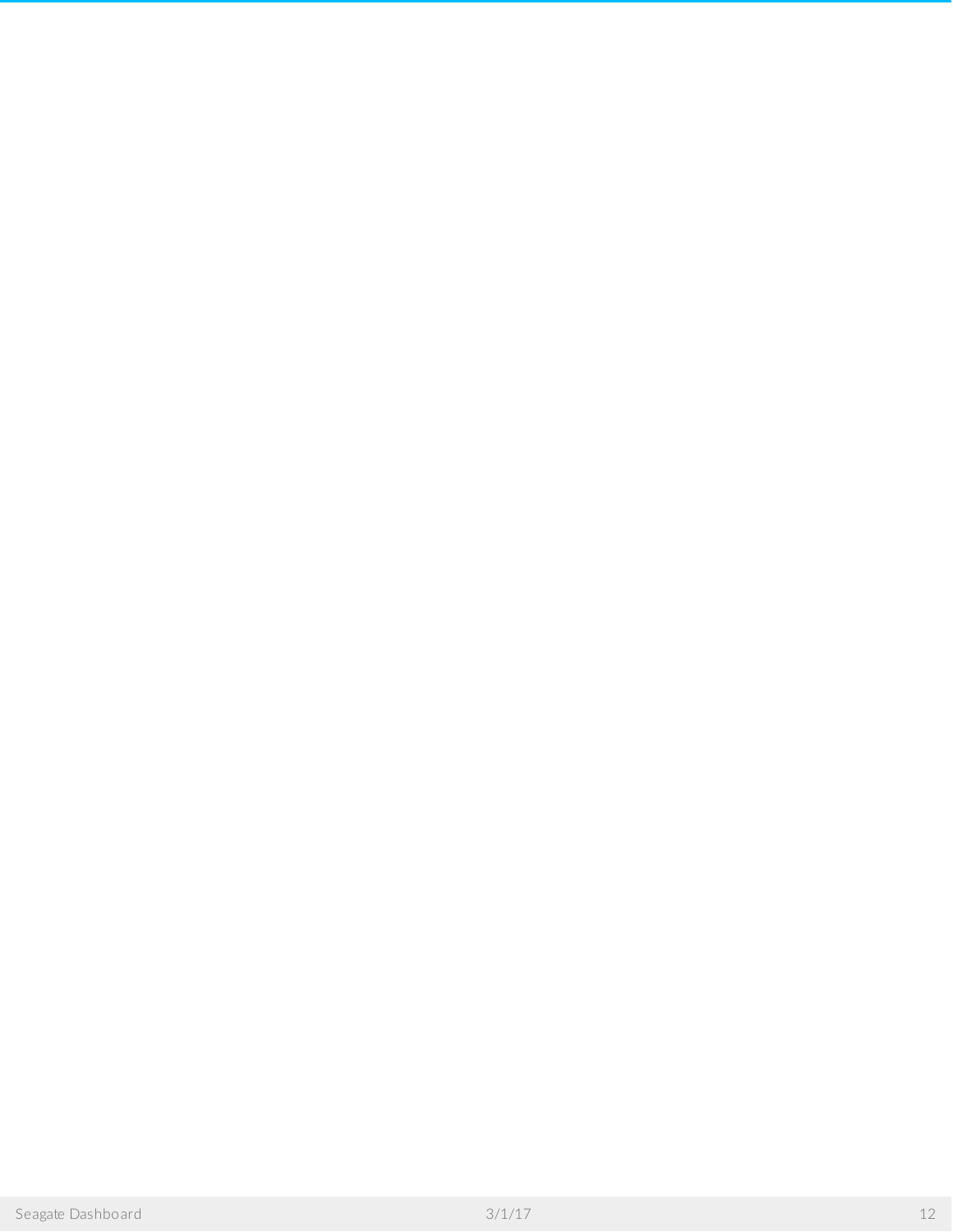# <span id="page-12-4"></span><span id="page-12-0"></span>Backing Up Your Media Files With Smart Copy

Use the Smart Copy option to copy your media files from your computer to your storage device. If your videos don't have thumbnails, Smart Copy will automatically create them for you.

# <span id="page-12-1"></span>**Copy Media to Your Storage Drive**

You can copy your files from your user folder on your computer to your storage drive with a few clicks or you can copy specific folders by creating a customized plan.

### <span id="page-12-2"></span>**Copy all of your files**

This method is available if you have not created a custom plan. If you have created a custom plan, you can create a plan that copies all of your media by following the steps in Copy [selected](#page-12-4) files and accepting the default settings.

- 1. On the Home page, click **Smart Copy**.
- 2. On the Smart Copy page, click **Copy now**.

You do not see Copy now if you have already created a backup plan.

Seagate Dashboard copies all personal files in your user folder, except those from the My Documents folder on a PC or the Documents folder on a Mac, and continuously copies files as soon as they change or are added to your computer.

### <span id="page-12-3"></span>**Copy selected files**

- 1. On the Home page, click **Smart Copy.**
- 2. On the Smart Copy page, click **Copy now** or **Custom smart copy**. By default, Smart Copy automatically selects your Music, Photos, and Videos folder for your smart copy. The Documents folder is not selected.
- 3. Select the folders you want to copy:
	- **Personal folders.** Modify standard folder content.
	- **Specific folder.** Select specific folders and files.
- 4. (Optional) Click **Advanced Options** (you must select the Specific folder tab to see this option) to set filters and select whether or not you want to generate video thumbnails.
- 5. Click **Continue.**
- 6. Select a storage drive.

If you are copying to a network attached storage drive, you can back up to the Public folder or sign in, and then click **Advance options** and type a folder name as the destination folder.

7. Click **Start copy**.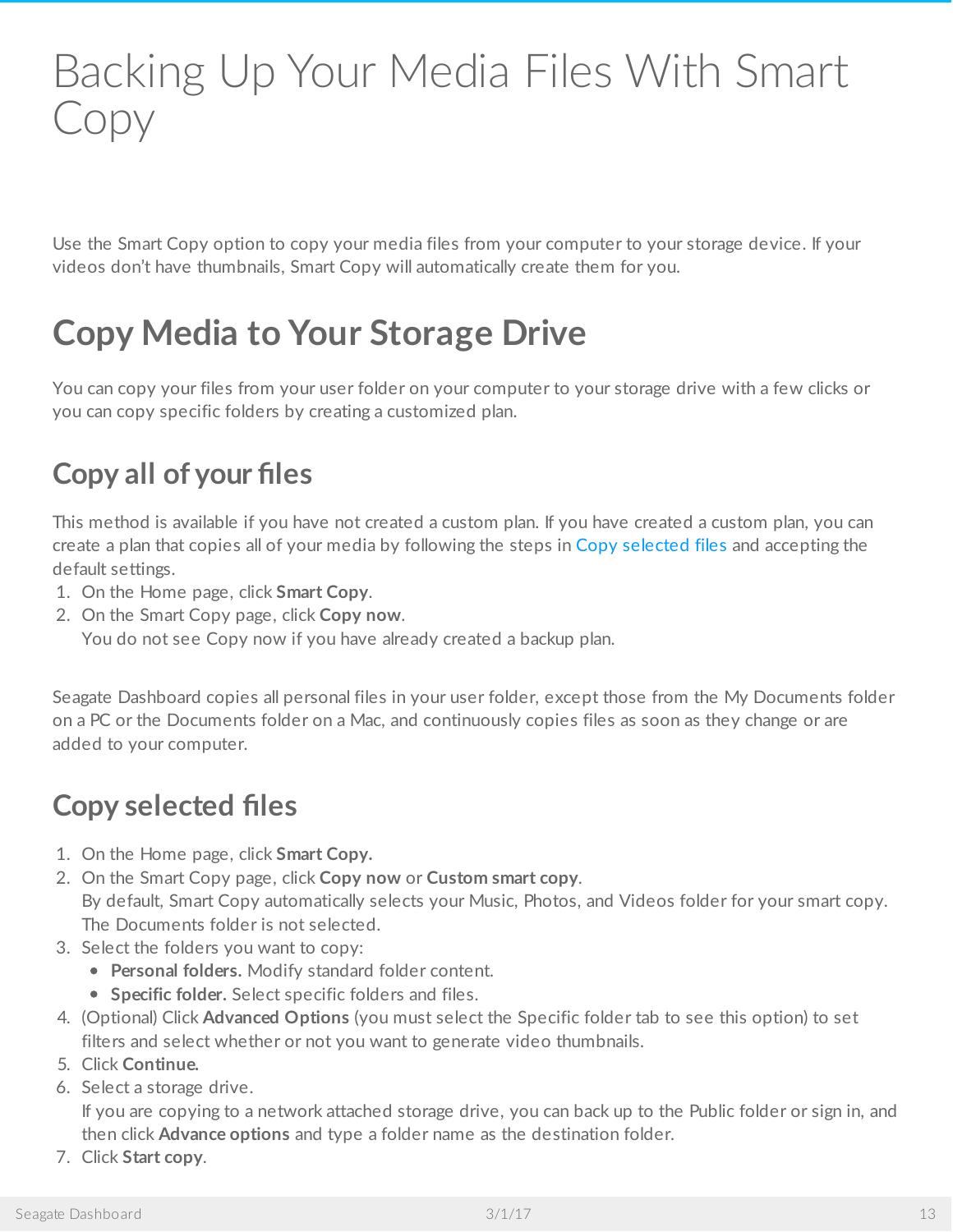Seagate Dashboard copies your selected folders and continuously copies files as soon as they change or are added to your computer.



**Note:** For a Smart Copy plan to run continuously, your computer must be on, the Seagate Dashboard must be running, and your storage drive must be connected to your network and detected by the Dashboard.

## <span id="page-13-0"></span>**Change a Smart Copy Plan**

You can change which folders and file types to copy to your storage drive.

- 1. On the Home page, click **Smart Copy.**
- 2. On the Smart Copy page, click  $\bullet$  to the right of the plan you want to change.
- 3. Select the folders you want to copy.
- 4. Choose the type of files to copy by selecting filters and decide whether or not you want video thumbnails.
- 5. Click **Continue.**
- 6. Select a storage drive.

If you are copying to a network attached storage drive, you can back up to the Public folder or sign in, and then click **Advance options** and type a folder name as the destination folder.

7. Click **Start copy.**

## <span id="page-13-1"></span>**Pause a Smart Copy Plan**

- On the Home page, click **Smart Copy**.
- On the Smart Copy page, click  $\parallel \parallel$  on the plan you want to pause.

# <span id="page-13-2"></span>**Delete a Smart Copy Plan**

- On the Home page, click **Smart Copy.**
- On the Smart Copy page, click **v** and select **Delete.** A confirmation window opens.
- To delete the files copied by this plan to your Seagate Central drive, select the box next to **Delete sync up files**.
- Click **Delete**.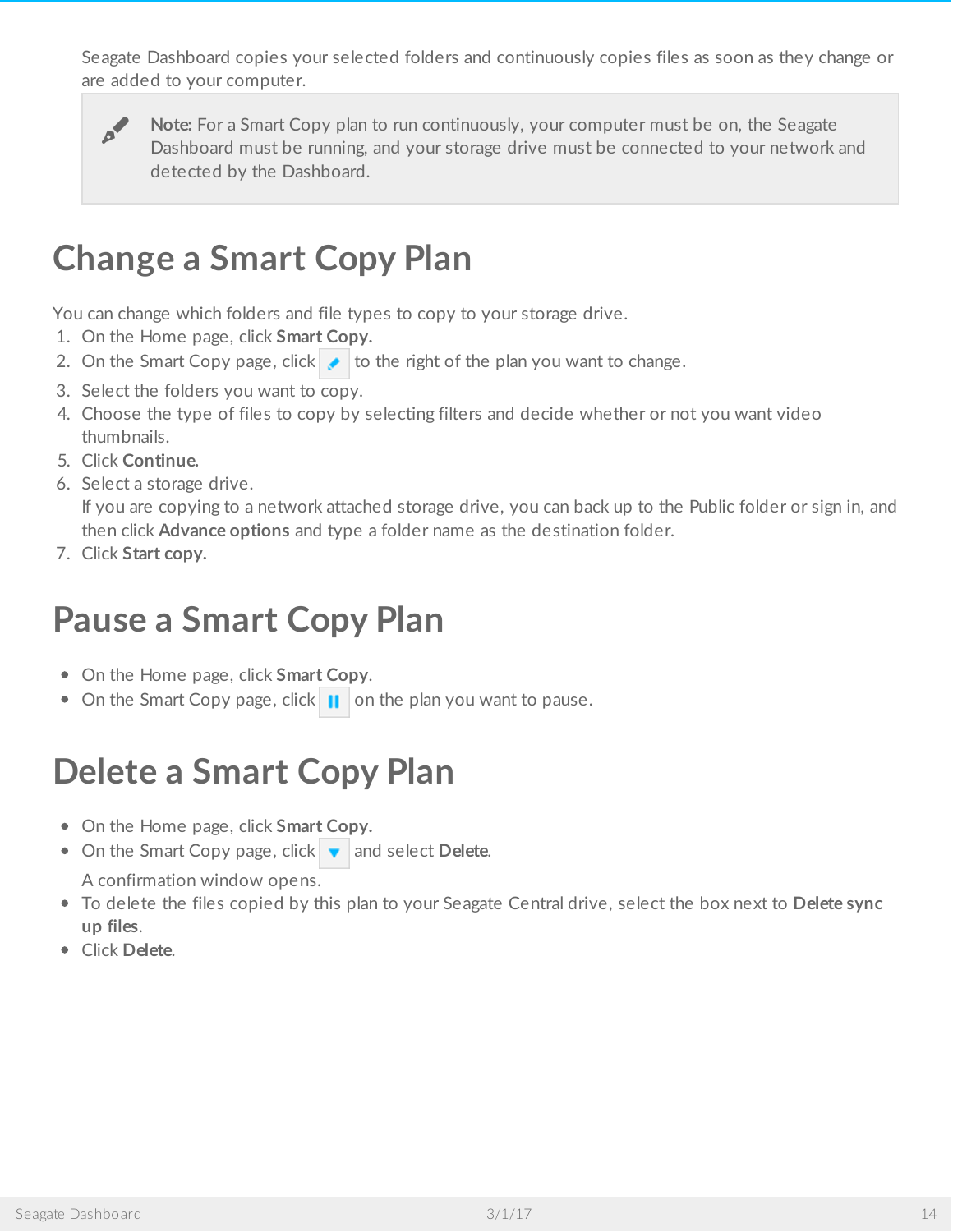# <span id="page-14-0"></span>Backing Up and Sharing Your Social Media

The photos and videos on your social networks, such as Facebook and Flickr, are important to you. Seagate Dashboard protects this media by backing it up to your storage drive. The Dashboard is also a convenient way to upload photos and videos from your computer to your social network.

Note: Your drive might not support this feature. For more [information,](http://www.seagate.com/support/software/dashboard/) visit Seagate Dashboard Support.

### <span id="page-14-1"></span>**Save Media from Your Social Network**

- 1. On the Home page, click **Social**.
- 2. Click **Save**.
- 3. Click the box of the social network you want to back up.

If necessary, sign in and then click the box again to activate the backup.

4. To have the Dashboard automatically back up your media, select **Auto Save** below the social network box.

The Seagate Dashboard copies your media files to the My Online Documents folder on the drive. If you have Auto Save checked, the Dashboard scans your social network every hour checking for new photos and videos and saves them to your drive.

# <span id="page-14-2"></span>**Share Media on Your Social Network**

Share your pictures and videos with friends and family on your favorite social network by up-loading them from your computer through the Dashboard.

- 1. On the Home page, click **Social**.
- 2. Click **Share.**
- 3. Click the box of the social network you want to upload media to. If necessary, sign in and then click the box again to continue.
- 4. Select the photos and videos you want to share, and then click  $\rightarrow$
- 5. Select a location for the media on your social network, and then click  $\blacktriangleright$

The Dashboard begins uploading the files to your social network.

## <span id="page-14-3"></span>**Sign Out of a Social Network**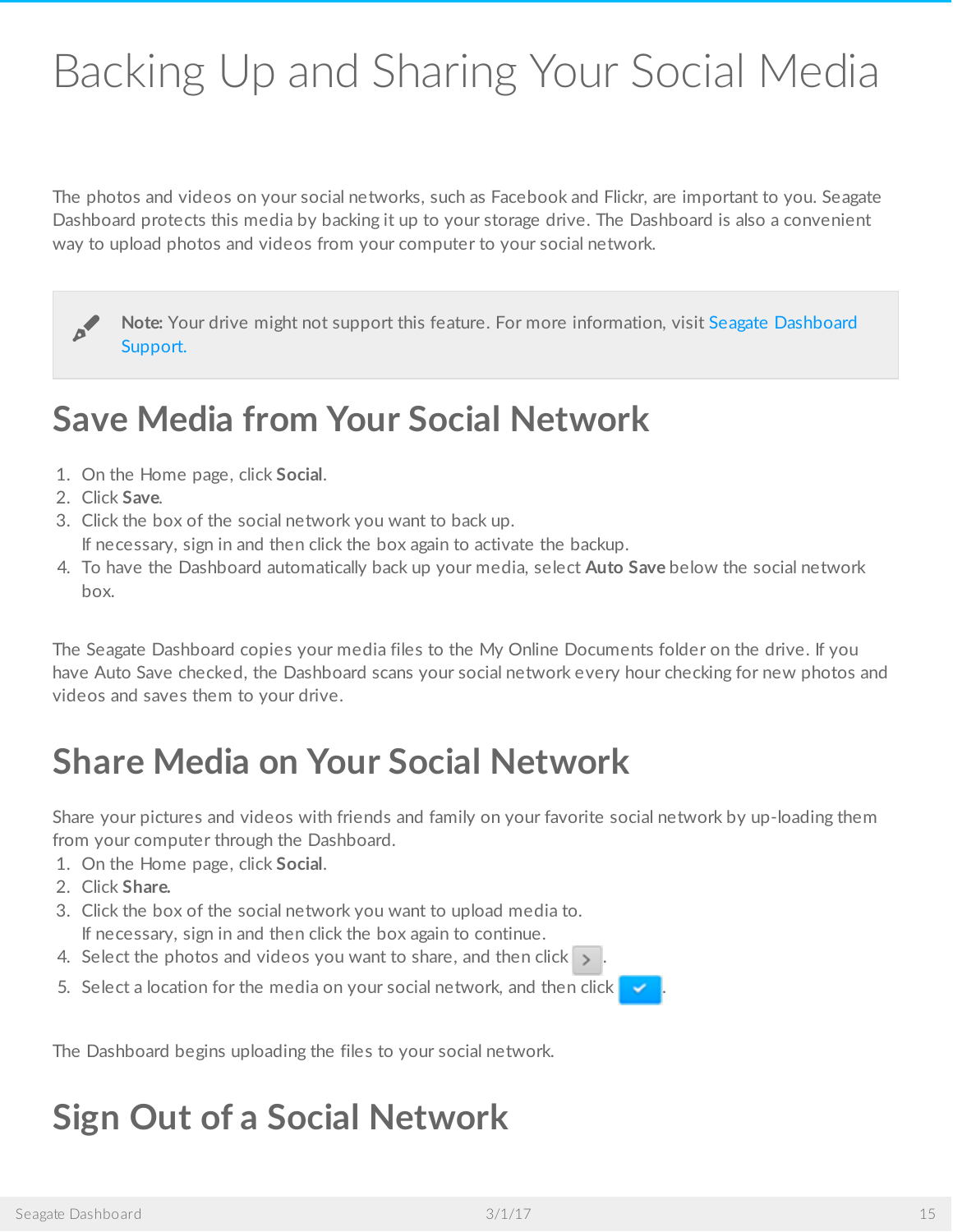- 1. On the Home page, click **Social**.
- 2. Click **Share** or **Save**.
- 3. If a share or save is running for the social network, wait for the process to end, pause it, or cancel it
- 4. Move the cursor to the upper-right corner of the network box and click the  $\rightarrow$  icon that appears.

Seagate Dashboard signs you out of the network.